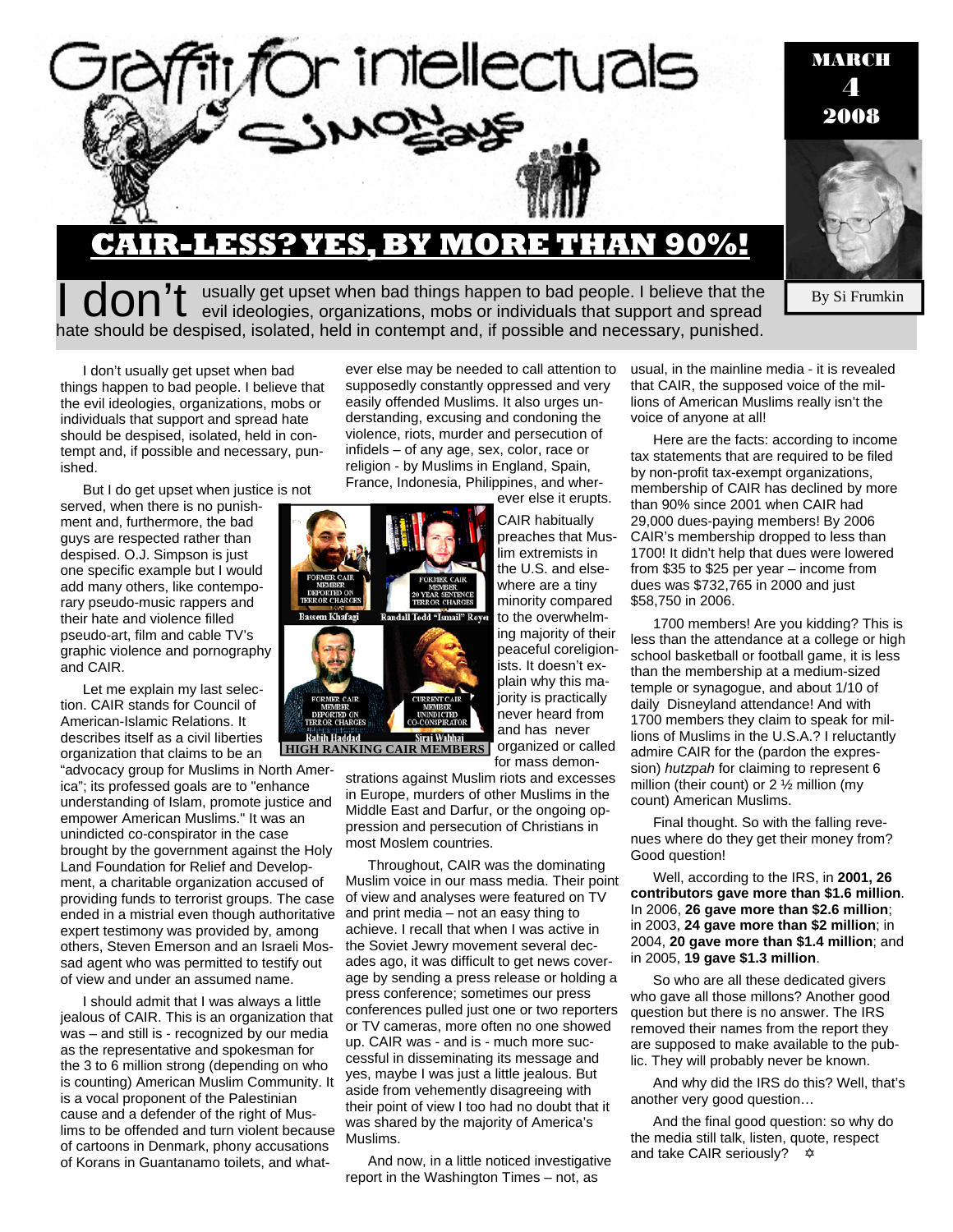## **THREE WEEKS IN ISRAEL 15 YEARS AGO part 1**

#### By Si Frumkin

Once in a while nostalgia overcomes me and I start going through the old files and closets in search of  $\Box$  memories. This time I wanted to write about an old friend I first met about 25 years ago when a small group of us gathered in front of the Israeli consulate to protest yet another terrorist outrage that had happened that week in Israel. We weren't many – most of them familiar faces that I could always count on – and I am embarrassed to say that I no longer even have a recollection of what exactly it was that we were protesting; there were so many outrages over the decades.

But I remember that a tall, handsome man took the mike and spoke passionately about his love for Jerusalem and the land that the Lord had bequeathed to the people of Israel. Someone told me he was a Christian pastor who published a pro-Israel newsletter and I introduced myself. His name was Frank Eiklor. In the years to come we became good friends. I spoke a few times on his radio and TV pro-





PASTOR FRANK EIKLOR

Christian audiences. He had gone to Africa, South America, all over Europe and, of course, Israel. Then he moved to another part of California, we lost track of one another, and finally met again just a few months ago when he was invited by the Israel Christian Nexus to speak at a Los Angeles temple, and explain to a Jewish audience what motivated Christian Zionists.



than Pollard and the injustice that was done to him. We didn't see each other all that often – he traveled all over the world speaking on Israel and Zionism to

Frank hadn't changed much. He is still ramrod straight – just like he was decades ago when, as a young Marine, he fought in World War II, still the same twinkle in his eye, a

few grey hairs in his moustache, but the same enthusiasm, same dedication to Israel.

As I listened to him I remembered an episode in my life. In 1993, I had spent two

weeks in Israel, working as a volunteer in an army camp. On the day we were to fly home, the colonel commanding the base came to say good bye to the foreign volunteers and thank us for helping out. He asked if any of us were from Cali-

fornia. A few hands went up. "Does anybody know a pastor from California, Frank Eiklor?" he said.

"I know Frank," I said. "He is a friend of mine."

A smile lit up the colonel's face. "You are a friend of Frank's? A great man, a good man. Tell him I said hello, will you?"

He told us that during the war, in 1982, when few tourists were coming to Israel, Frank had brought a planeload of Christian tourists to work on army bases while the soldiers were off fighting. Since then he came every year bringing dozens of people to help.

"A good man, a good man," he repeated. "I wish there were many Jews like him."

And now, 15 years later, thinking of Frank Eiklor I realized that I had written about my two weeks on an Israeli army base in 1993, but that it was way too long  $-1$  try to keep my columns at about 800 words or so; I was told by an expert that today's readers don't have the patience to read anything longer than that – so I put the project aside and never got to it.

I dug out my old photos and notes I had written so long ago – I didn't have a beard then, just a moustache that was long enough to twirl, I was about 20 lbs lighter and in much better shape, and in the camp I heard a rumor that some of the other volunteers thought that I had been a commando or in the special



**THE TIRED AMERICAN** 

quite clear – the food was lousy, the conditions were primitive, the work was boring and depressing, and the best breakfast we had was when I managed to buy some instant oatmeal in a Tel Aviv market, used a chainik of hot water I sneaked from the

what I hadn't written



**WAITING FOR BREAKFAST AT THE KITCHEN** 

kitchen and shared a hot breakfast with all the guys in my barrack. But I was never sorry and will share my memories with you in my next column.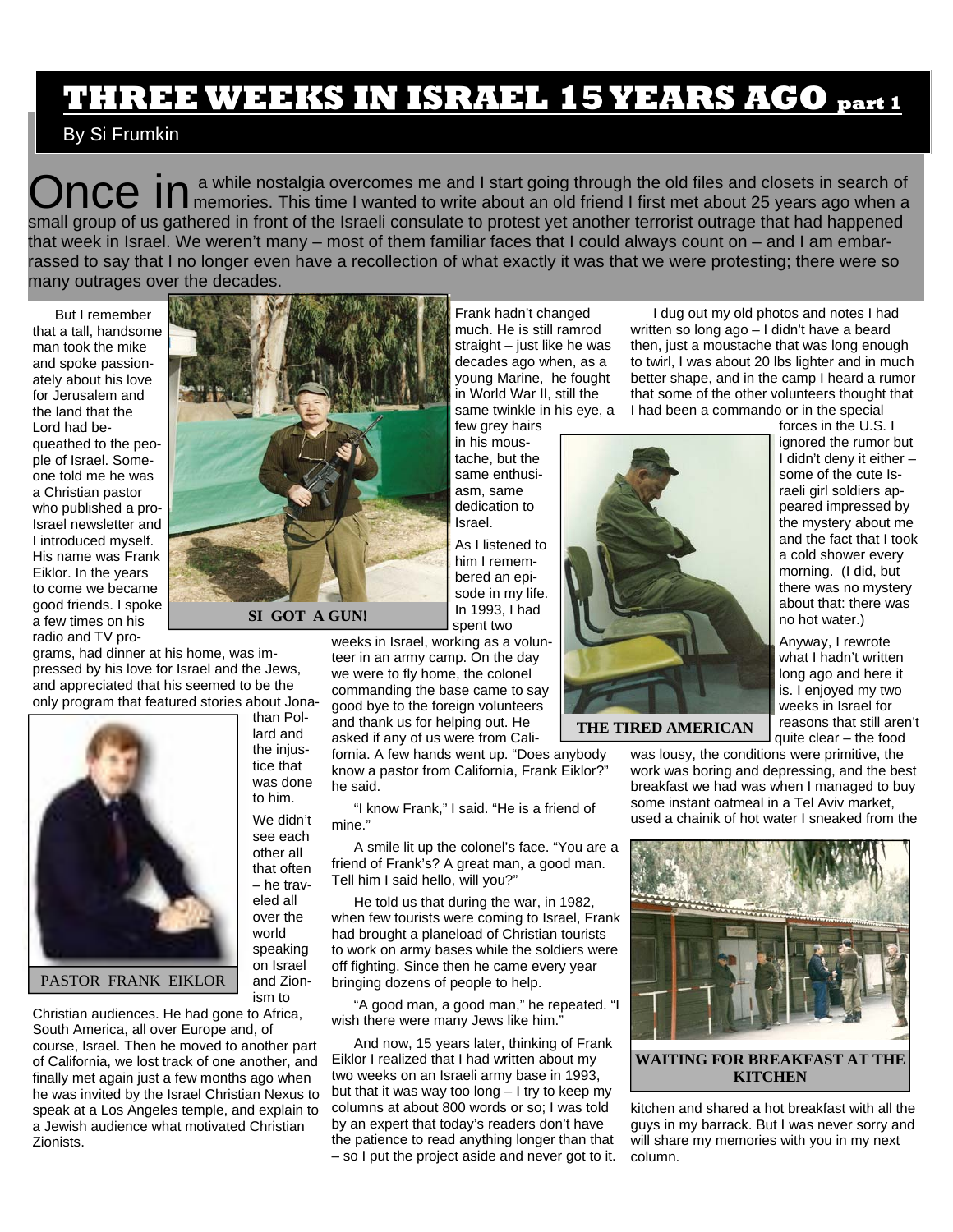### **PUTIN'S TORTURE COLONIES - Contd. From page 4**

line up, equipped with special means - rubber truncheons and dog handlers with work dogs. . . . During the time of the run, each employee hits the prisoner running by with a truncheon. . . . The convicts run

with luggage, which significantly complicates the run. At those [places] where employees with dogs are found, the run of the convict is slowed by a dog lunging from the leash."



The prison gantlet is just the welcome mat. At IK-1, a prisoner with a broken leg named Zurab Baroyan made the mistake of testifying to conditions at the colony to a staff representative of the Human Rights Ombudsman of the Russian Fed-



**PUTIN—THE POLICE-MAN'S FRIEND!** 

eration. "After this," Mr. Baroyan reported, the commandant of the colony "threatened to rot me in the dungeon.



in the hospital. The leg festers [and] pus runs from the bandage. . . The festering has crossed **AIRE, NOW IN PRISON** over to the **KHODORKOVSKY— A FORMER BILLION-**

They did not complete treating me

second leg."

Not surprisingly, suicide attempts at these colonies are common. One convict, named Mishchikin, sought to commit suicide by

swallowing "a wire and nails tied together crosswise." As punishment, he was denied medical assistance for 12 days. Another convict, named Fargiyev, was held in

handcuffs for 52 days after stabbing himself; he never fully recovered motor function in his hands.Even the smallest of prisoner infractions can be met with savage reprisals. In one case, authorities noticed the smell of cigarette smoke in a socalled "penalty isolator"

cell where seven convicts were being held. "A fire engine was called in. . . . The entire cell, including the convicts and their personal things, was flooded with cold water." The convicts were left in wet clothes in 50 degree Fahrenheit temperatures for a week.

As a legal matter, the torture colonies don't even exist, and Mr. Ponomarev doubts there has ever been an explicit directive from Mr. Putin ordering the kind of treatment they mete. Rather, for the most part the standards of punishment are determined at the whim of colony

commandants, often in areas where the traditions of the Gulag never went away.

That doesn't excuse the Kremlin, however. Under Yeltsin, the prison system had operated under a sunshine policy, as part of a larger effort to distance Russia from its Soviet past. "But when Putin came



**ARREST OF A DISSIDENT** 

to power, a new tone was set," Mr. Ponomarev says. "The sadists who had previously been 'behaving' simply stopped behaving."

Now reports of torture are systematically ignored or suppressed while regional governments refuse to act on evidence of abuse. Commandants at "general regime" colonies can always threaten misbehaving convicts with transfer to a torture colony -- a useful way of keeping them in line. The Kremlin, too, benefits from the implied threat. "The correct word for this



#### **INSIDE THE PENAL COLONY**

is Gulag, even if it's on a smaller scale," warns Mr. Ponomarev. "This is the reappearance of totalitarianism in the state. Unless we eradicate it, it will spread throughout the entire country."

Readers interested in a closer look at what is described above may do a You-



Tube search for "Yekaterinaburg Prison Camp." The short video, apparently filmed by a prison guard and delivered anonymously to Mr. Ponomarev's organization, is a modern-day version of "One Day in the Life of Ivan Denisovich." It isn't

easy to watch. But it is an invaluable window on what Russia has become in the Age of Putin, Person of the Year.  $\star$